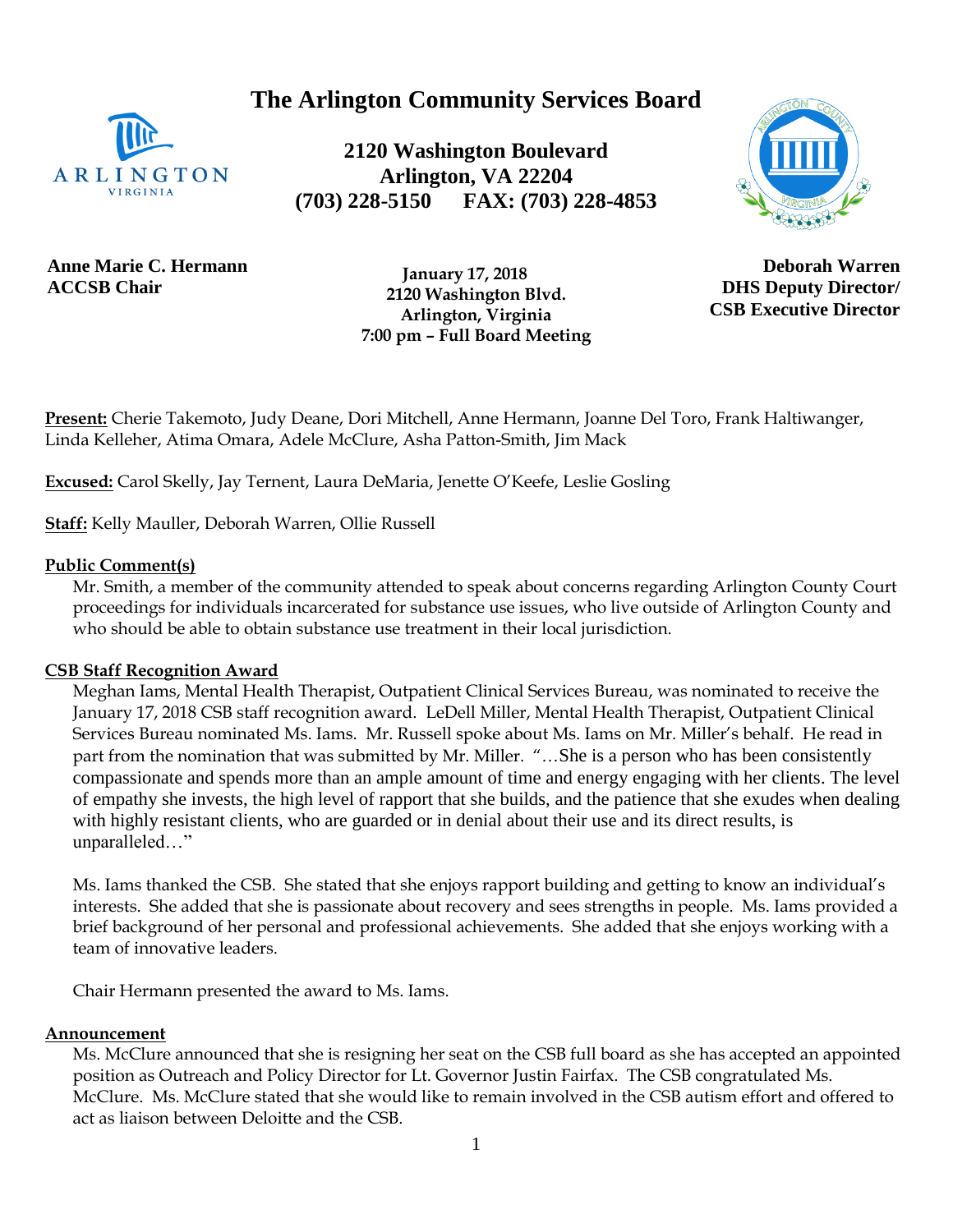### **Approval of the November 15, 2017 ACCSB Meeting Minutes**

Chair Hermann called for a motion to approve the September 20, 2017 ACCSB Full Board meeting minutes. Ms. Takemoto motioned to approve the minutes, Ms. McClure seconded the motion, and the minutes were approved as amended.

# **Approval of the December 13, 2017 ACCSB Meeting Minutes** – Anne Hermann, CSB Chair

Chair Hermann called for a motion to approve the September 20, 2017 ACCSB Full Board meeting minutes. Ms. Takemoto motioned to approve the minutes, Ms. Mitchell seconded the motion, and the minutes were approved as amended.

# **Prioritize CSB FY19 Local Budget Priorities**

Chair Hermann opened a discussion about prioritizing the FY19 CSB local budget requests (Refer to Handout). Ms. Warren reminded the members that the County Manager had requested that all departments submit proposed budget reductions in September. She continued, stating that DHS Director Anita Friedman, met with the Deputy County Manager in October to discuss the proposed budget reductions. Ms. Warren stated that all departments met with the County Manager to discuss departmental budget reductions. She stated that she has been authorized to announce that there will be budget reductions of approximately \$2 million for DHS.

Ms. Warren provided an overview of the CSB's original list of requests and stated that several of the requests have been fulfilled through the reallocation of staff and other resources.

The CSB requests, in preliminary priority order by committee, are as follows:

#### **Adult Mental Health Services**

- 1. 1.0FTE MH Therapist for the young adult MH services (First-STEP) Estimated Cost: \$100,000
- 2. 1.0FTE MH Therapist for the MH Community Support Teams Estimated Cost: \$100,000

#### **Substance Use Services**

- 1. 1.0 FTE Peer Outreach position to be involved in many areas to include:
	- a. Opioid outreach
	- b. Homeless outreach/linkage to services
	- c. Connection of unengaged or under-engaged clients
	- d. Re-entry "warm hand-off" from jail and residential treatment back to community

Estimated Cost: \$65,000

# **Developmental Disability Services**

- 1. A 3-year pilot for a customized integrated employment internship and placement program modeled on Pathways to Careers to begin in FY 2019. Estimated Cost: \$120,000
- 2. Non-monetary: Self Directed Services (SDS) helps adults with developmental disabilities learn or improve important skills so they can be active in their communities. Families participating in SDS enter into service agreements with the CSB and receive funds to purchase community-based support services to access activities they believe are meaningful and beneficial to their family member.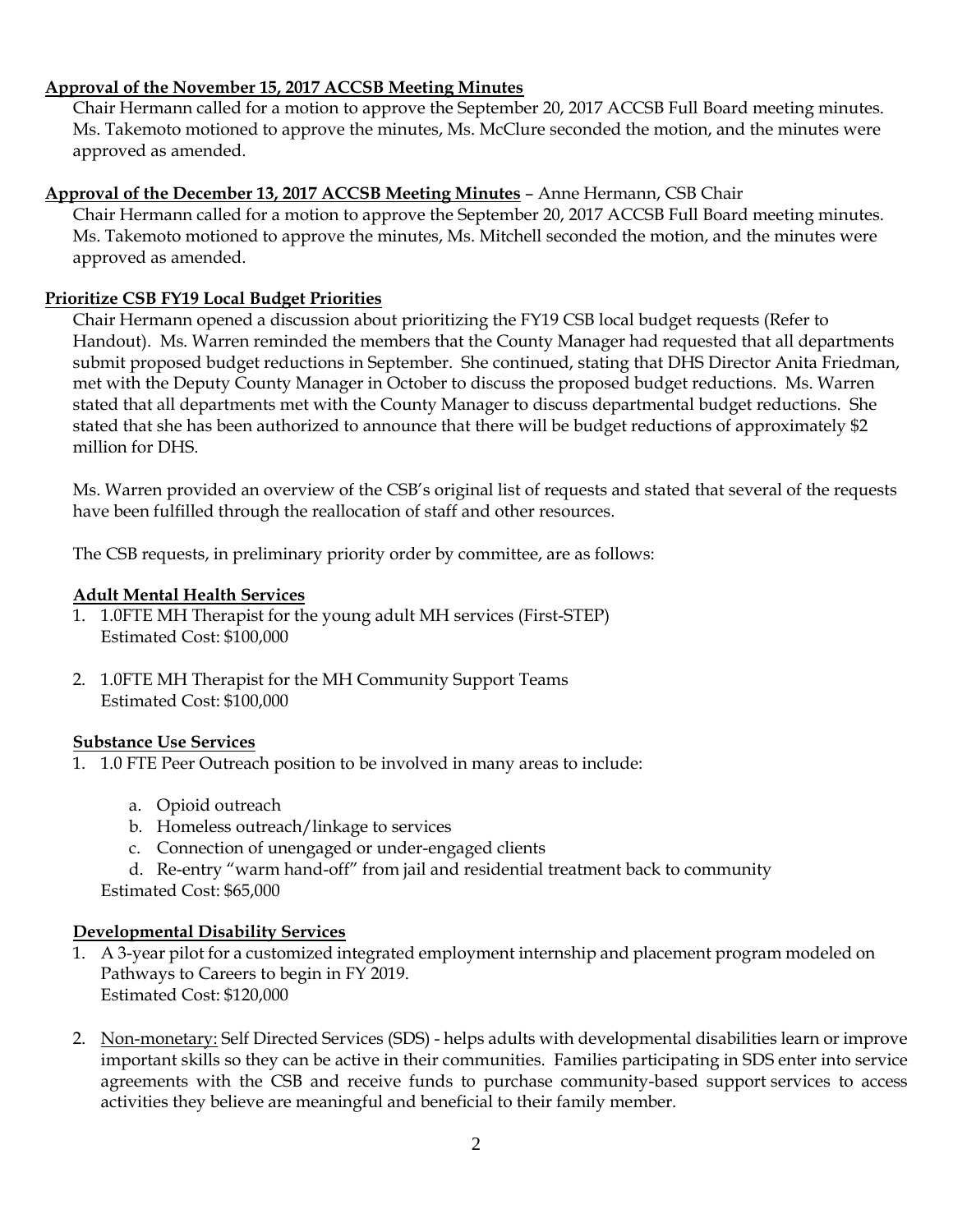Request: approval for a development and implementation plan of a self-directed services delivery option. If the proposal results in cost or staffing requirements that cannot be met within the existing DHS budget, then the CSB would make another request for FY20.

Ms. Warren stated that the CSB would not need to seek approval from the County Manager to develop an implementation plan for self-directed services.

Ms. Mauller reminded the members that the CSB typically meets with members of the County Board in March to present advocacy for their budget requests. She will work with the County Board to schedule the meetings.

Chair Hermann announced that the Public Budget Hearing will be held on Tuesday, April 3rd and the Tax Rate(s) Public Hearing will be held on Thursday, April  $5<sup>th</sup>$ . Both hearings begin at 7:00 p.m., in County Board Room 307, 2100 Clarendon Boulevard.

An advanced sign-up registration procedure for both hearings, will be used again in 2018. Citizens will be able to sign-up in advance beginning at 8:00 a.m. 5 days before each hearing date. Advanced sign-up will close at 5:00 p.m. the day before each hearing. Chair Hermann asked the members to email her if interested in speaking.

#### **Schedule and Plan CSB Spring Retreat**

Chair Hermann opened a discussion about the CSB Spring Retreat. The CSB previously agreed to move the retreat from fall to spring. The members agreed to hold the retreat on Saturday May 19<sup>th</sup>. Strategic planning for the upcoming fiscal year budget, this past year's budget process and community engagement are tentative topics of discussion.

#### **Planning for the Arlington CSB's 50th Anniversary**

Ms. Warren proposed holding a CSB 50<sup>th</sup> anniversary celebration. The members agreed and discussed preliminary planning.

#### **Brief Updates/Information**

- $\checkmark$  Chair Hermann reported out about the House Appropriations and Senate Finance Committees of the Virginia General Assembly regional public hearings on the Governor's proposed amendments to the 2018- 2020 biennial state budget held on January  $3<sup>rd</sup>$ . The purpose of the hearings was to receive comments on the Governor's proposed 2018-20 biennial state budget.
- $\checkmark$  Ms. Warren reported out about the new DHS Child Care Initiative (CCI) (Included in Member Packet). Ms. Warren stated that the CCI was launched to develop solutions to address the accessibility, availability and quality of child care in Arlington. She added that the objective of CCI is to promote the development of an inclusive integrated child care system that effectively serves all Arlington County families, with a priority focus on vulnerable populations. Anyone who is interested should go to the Arlington County website<https://www.arlingtonva.us/> to add their name to the CCI email distribution list.

Ms. Warren provided background of efforts that have been completed.

- A press release related to CCI was distributed on December 19th
- A draft action plan has been posted on Arlington's website and is available for public comment
- A community engagement event is scheduled for January 25<sup>th</sup> at Central Library